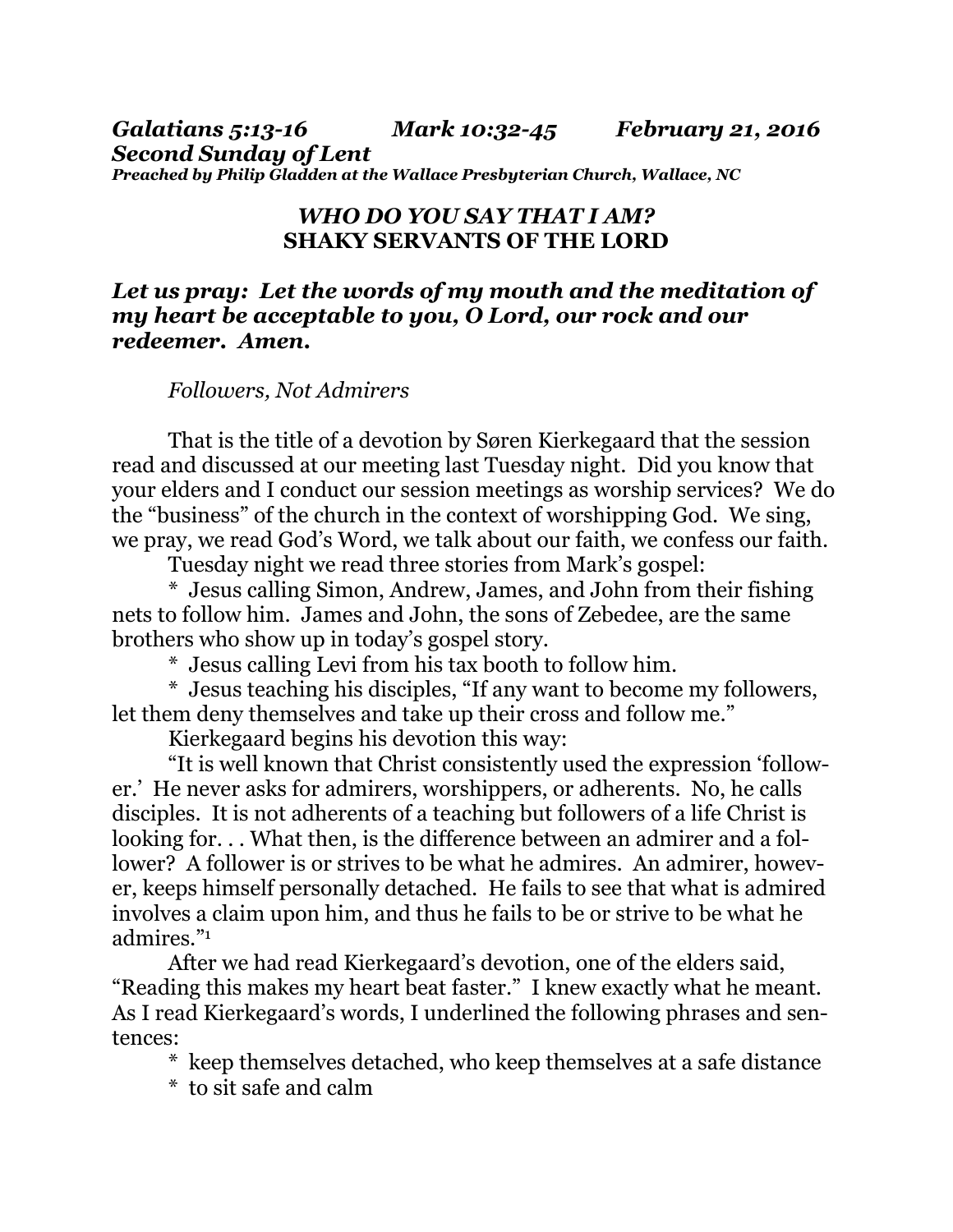\* Admirers are only too willing to serve Christ as long as proper caution is exercised, lest one personally come into contact with danger.

\* They refuse to accept that Christ's life is a demand.

\* when all he is doing is playing it safe

 \* The admirer is infatuated with the false security of greatness; but if there is any inconvenience or trouble, he pulls back.

 \* The admirer never makes any true sacrifices. He always plays it safe. Though in word he is inexhaustible about how highly he prizes Christ, he renounces nothing, will not reconstruct his life, and will not let his life express what it is he supposedly admires. Not so for the follower. No, no. The follower aspires with all his strength to be what he admires.<sup>2</sup>

 "Who do you say that I am?" is the question that shapes our Lenten reflections during these six weeks leading up to Easter. Last week, we heard the story about Jesus asking his disciples that very question. Peter answered, "You are the Christ." But then Jesus had to put Peter in his place when Peter talked more like an admirer than a follower. "Get behind me," Jesus said to Peter.

 On the road, going up to Jerusalem, the disciples were in the right place — "Jesus was walking ahead of them." But the disciples were amazed and afraid — of what? It has been suggested that the disciples were amazed and shocked, afraid and fearful because it was finally starting to sink in a little bit what Jesus meant when he talked about going to Jerusalem to suffer and die. They may not have understood everything that was going on, but surely they must not have understood why Jesus continued on his way to Jerusalem. At the risk of psychologizing the gospel story, the disciples who lagged behind Jesus in amazement and fear must have realized that to be a follower of Jesus could cost a lot more than just being an admirer. Maybe that's the same reason Peter took Jesus aside and began to rebuke him when Jesus started talking about suffering and dying.

 Originally the gospel lesson for today was to be Mark 10:35-45, but I decided to back it up to verse 32 in order to provide some context for the story about James and John. My study Bible says, "A Third Time Jesus Foretells His Resurrection." Just one chapter earlier, the heading reads "Jesus Again Foretells His Death and Resurrection." After Jesus taught them for a second time about his pending suffering and death, we read, "Then they came to Capernaum; and when he was in the house he asked them, 'What were you arguing about on the way?' But they were silent, for on the way they had argued with one another who was the greatest." (Mark 9:34) Instead of scolding his disciples or sending them packing, Jesus told them what it means to be great: "Whoever wants to be first must be last of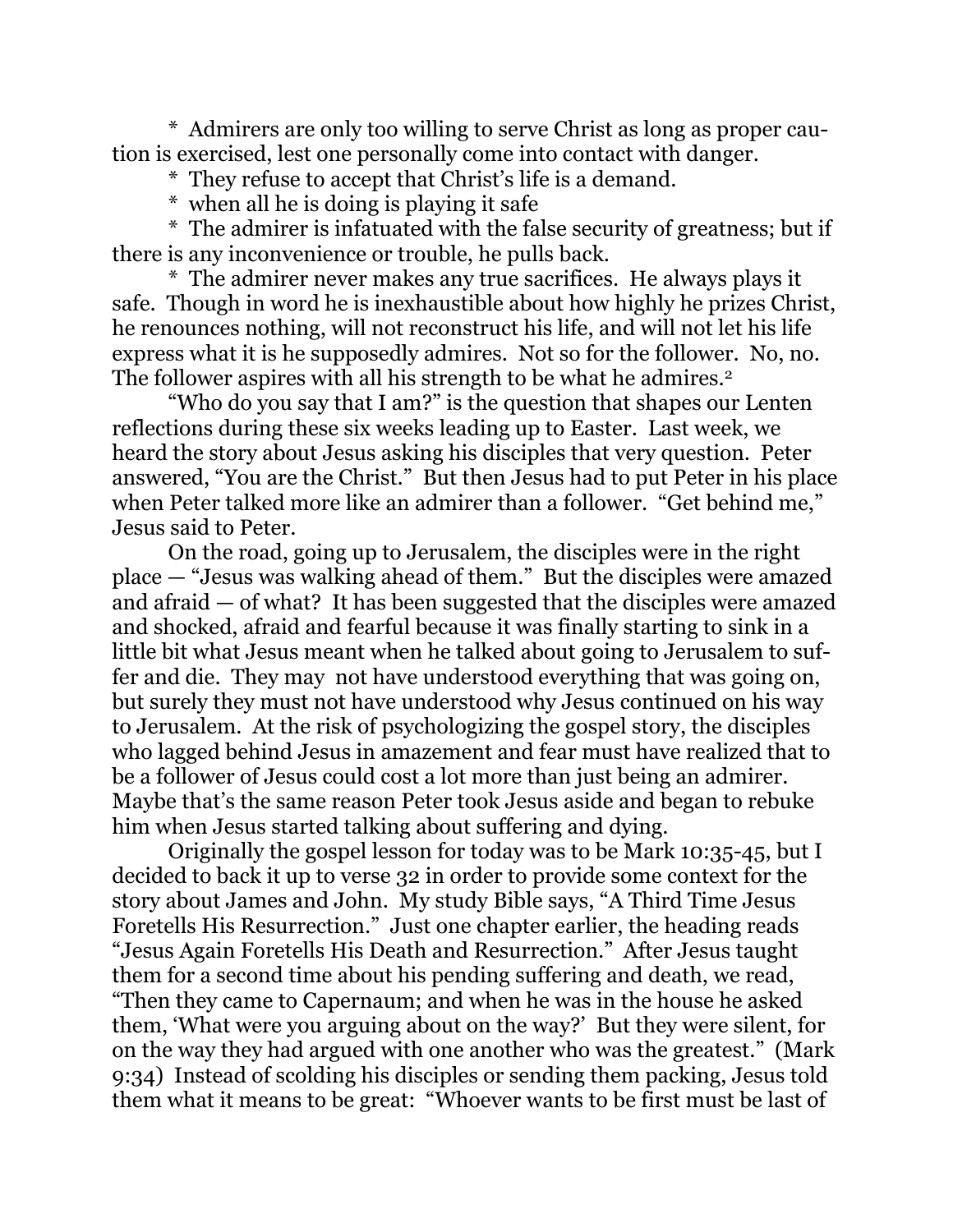all and servant of all." Then he engaged in a little show-and-tell by putting a child in their midst and telling them, "Receive a child, receive me."

 Did you notice that this story from Chapter 9 bears a striking resemblance to today's gospel story? Jesus talks about his coming suffering and death. His disciples jockey for positions of power and glory. Jesus teaches about true greatness coming from service and servanthood and sacrifice. Someone has said that in one verse, Jesus expresses the purpose and meaning of his life and death: "For the Son of Man came not to be served but to serve, and to give his life a ransom for many."

 The choice, then, is whether we are going to stand at a distance and admire Jesus for doing just that — serving, rather than being served, and becoming obedient to the point of death, even death on a cross. Or, are we willing to be one of his followers, to quote Kierkegaard, "to aspire with all of our strength to be what we admire"? Obviously, we cannot ransom many or redeem any by our service and servanthood. Nevertheless, service and servanthood is the demand and the claim Jesus puts upon those of us who would call ourselves his followers.

 Last week I said that how we answer Jesus' question, "Who do you say that I am?" will speak volumes about who *we* are. Jesus doesn't ask James and John the question point blank, but what *they* ask Jesus says a lot about who they think he is and about who they are — at least at this point in the gospel.

"Do us a favor, Jesus," ask Zebedee's boys. "Give us what we want."

"What do you want me to do for you?" Jesus asks in return.

 "Give us positions of power and influence in your kingdom when you come in your glory!" said the boys.

"You don't know what you're asking," replied Jesus.

 At the risk of putting words in their mouths, maybe James and John were quick to say, "Oh, yes, we do know what we're asking! You're the Messiah. You're the man! You're the one! And we want to be associated with you!"

 Mark tells us the other ten disciples began to be angry with James and John. Maybe they tried to show righteous anger and moral indignation, but, then again, maybe they were just irritated they hadn't thought to ask Jesus first for positions of power.

 In his devotion, Kierkegaard says, "The admirer is infatuated with the false security of greatness; but if there is any inconvenience or trouble, he pulls back." That false security of greatness is enticing. But what can possibly be wrong with asking to be Jesus' right-and-left hand men and women, 2000 years ago and today? Think about all of the good we could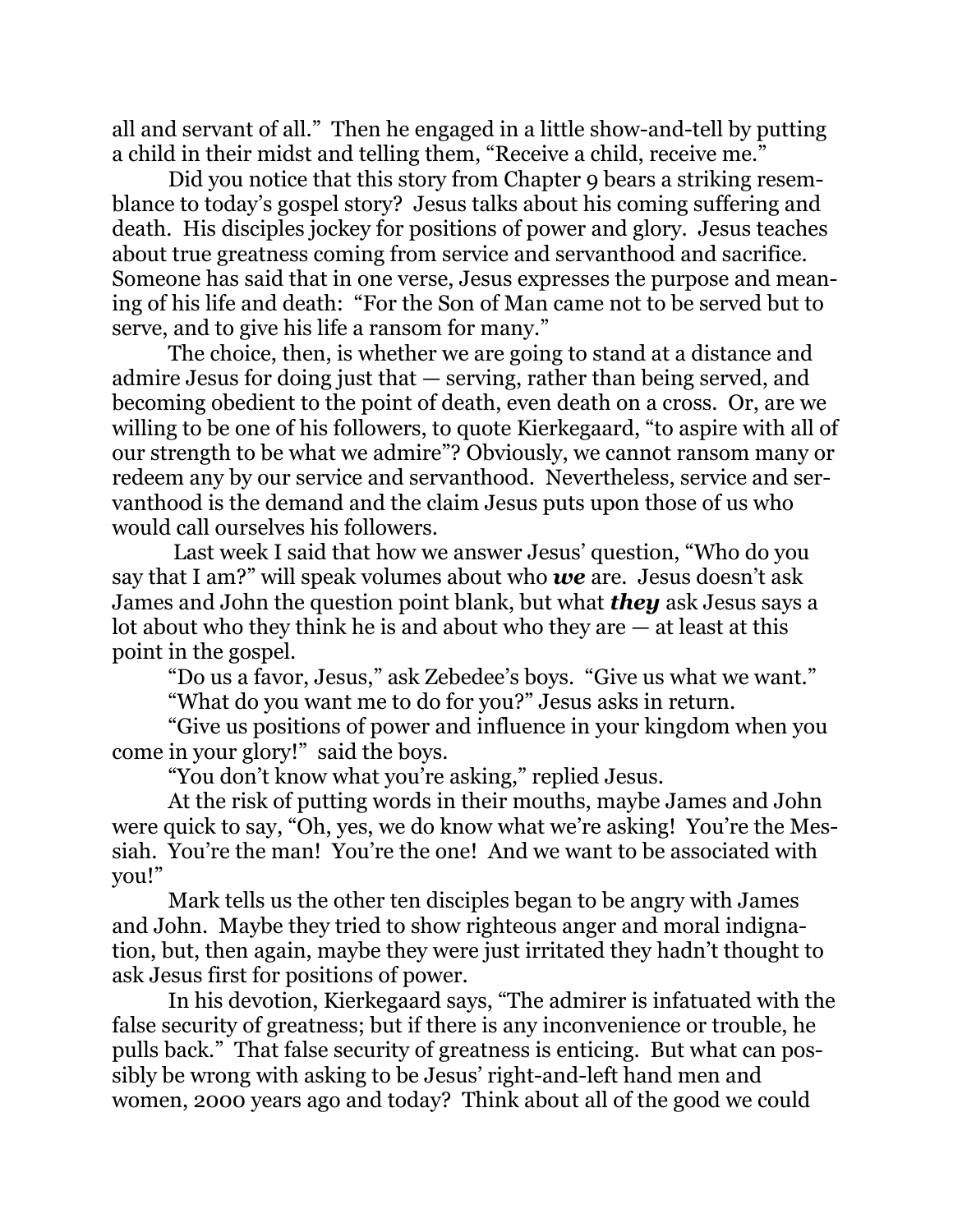get done if we had that kind of authority and power! But there's the catch!!! Jesus described the kind of authority and power James and John were seeking in these terms, "You know that among the Gentiles those whom they recognize as their rulers lord it over them, and their great ones are tyrants over them." (Mark 10:42)

 James and John were shaky servants of the Lord. So were Peter and Andrew and the rest of the disciples. So are you and I. We may be willing to follow along behind Jesus as he walks ahead of us, but much of the time we are amazed and afraid — amazed at what Jesus does and expects of us and afraid of where Jesus might lead us. The grace note in this story about James and John is that Jesus doesn't reject James and John when they ask their favor of him. Instead, he turns their lives in another direction when he says, "But it is not so among you; but whoever wishes to become great among you must be your servant, and whoever wishes to be first among you must be slave of all." (Mark 10:43-44)

 As I was writing this sermon on Thursday, I stopped for a while so I could go to the Lenten worship service at the Methodist Church. The first thing I noticed was the responsive call to worship, which were Jesus' words from last week's gospel story, "If any want to become my followers, let them deny themselves and take up their cross and follow me. For those who want to save their life will lose it, and those who lose their life for my sake and the sake of the gospel will save it." (Mark 8:34)

 Then Rev. Dan Sellars got up to speak. He talked about how the church today is good at doing "churchy" things — "churchy" things that all too often are focused inward to serve the church. Then he very bluntly said, "It's a lot easier to live in sin than it is to follow Jesus." Dan talked about how we can say we believe in Jesus and even want to follow Jesus, but when we take a closer look at what Jesus asks us to do and be as his followers, we don't want to go that way and we choose *not* to go that way. In other words, it's a lot easier to be an admirer of Jesus than a follower of Jesus. Yet, Jesus says, "Follow me."

 As I e-mailed later in the week with the elder who said that reading Kierkegaard's devotion made his heart beat faster, he wrote, "I think this is an important topic for the church." In our Tuesday night discussion, another elder asked all of us, "Imagine what it would be like if all of us — and our church — committed to being followers of Jesus, not just admirers!" I agree with both of these elders. If Jesus' question — "Who do you say that I am?" is the *crucial* question, then how we answer his question is also *crucial*.